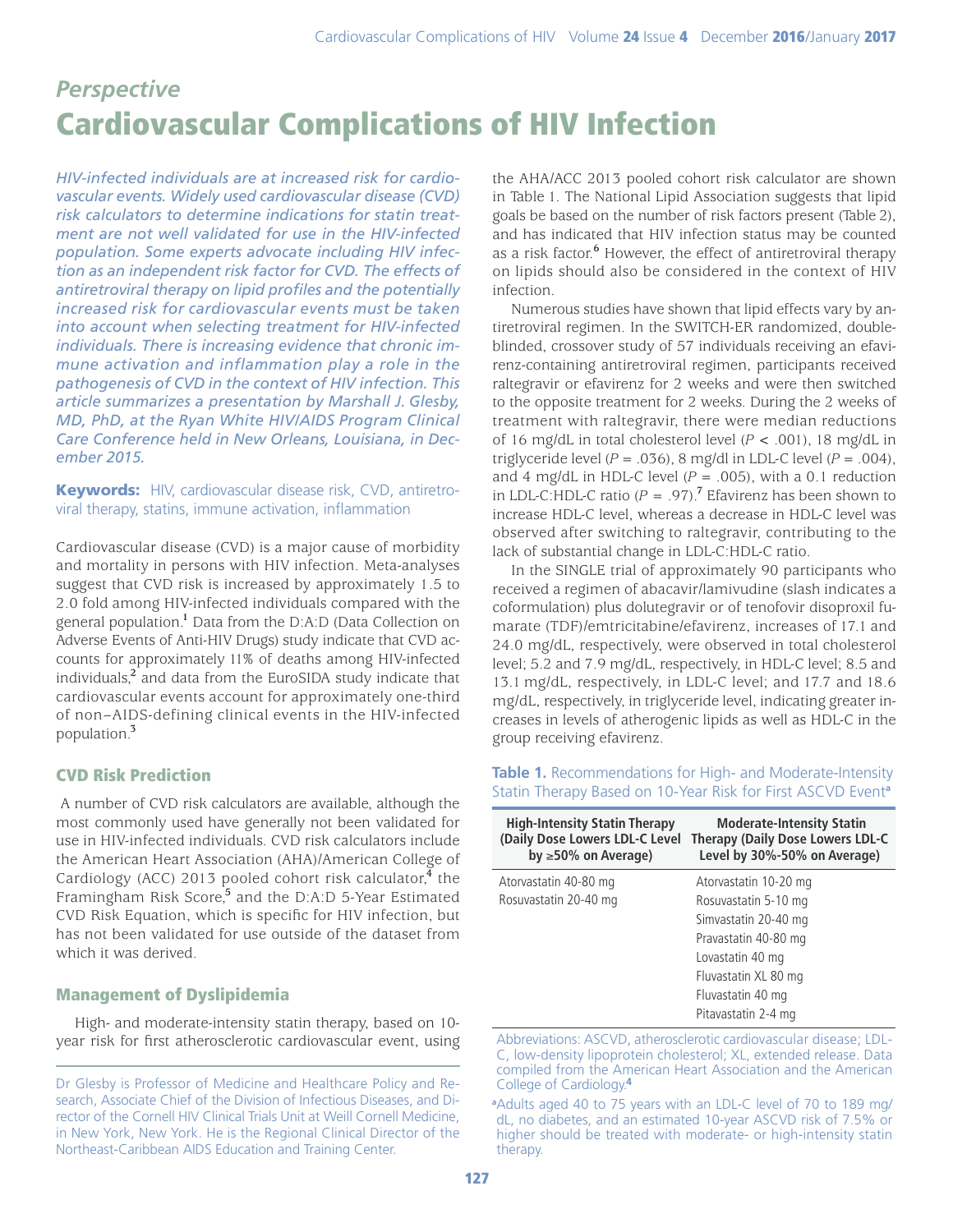| <b>Risk</b><br>Category | Criteria                                                                                                                                             | Treatment Goal <sup>a</sup>                     | Consider Drug Therapy <sup>a</sup>                    |
|-------------------------|------------------------------------------------------------------------------------------------------------------------------------------------------|-------------------------------------------------|-------------------------------------------------------|
| Low                     | $\leq$ 1 Major ASCVD risk factor<br>Consider other risk indicators, if known <sup>b</sup>                                                            | $non-HDL-C < 130$ mg/dL,<br>$LDL-C < 100$ mg/dL | $non-HDL-C \geq 190$ mg/dL,<br>$LDL-C \geq 160$ mg/dL |
| Moderate                | 2 Major ASCVD risk factors<br>Consider quantitative risk scoring<br>Consider other risk indicators                                                   | $non-HDL-C < 130$ mg/dL,<br>$LDL-C < 100$ mg/dL | $non-HDL-C \geq 160$ mg/dL,<br>LDL-C $\geq$ 130 mg/dL |
| High                    | $\geq$ 3 Major ASCVD risk factors<br>Diabetes mellitus (type 1 or 2)<br>0-1 Other major ASCVD risk factors<br>and no evidence of end-organ<br>damage | $non-HDL-C < 130$ mg/dL,<br>$LDL-C < 100$ mg/dL | $non-HDL-C \geq 130$ mg/dL,<br>$LDL-C \geq 100$ mg/dL |
|                         | CKD stage 3B or 4<br>LDL-C $\geq$ 190 mg/dL (severe hypercholes-<br>terolemia)<br>Quantitative risk score reaching the<br>high-risk threshold        |                                                 |                                                       |
| Very high               | ASCVD<br>Diabetes mellitus (type 1 or 2)<br>$\geq$ 2 Other major ASCVD risk factors<br>or evidence of end-organ damage                               | $non-HDL-C < 100$ mg/dL,<br>LDL-C $<$ 70 mg/dL  | $non-HDL-C \geq 100$ mg/dL,<br>LDL-C ≥70 mg/dL        |

#### **Table 2.** National Lipid Association Criteria for ASCVD Risk Assessment, Treatment Goals, and Drug Therapy

Abbreviations: ASCVD indicates atherosclerotic cardiovascular disease; CKD, chronic kidney disease; HDL-C, high-density lipoprotein cholesterol; LDL-C, low-density lipoprotein cholesterol. Adapted from Jacobson et al.**6,25**

**a** Non–HDL-C cholesterol is total cholesterol minus HDL-C.

**bHIV** infection may be counted as an ASCVD risk factor.

Results from the AIDS Clinical Trials Group (ACTG) A5206 study support observations that TDF appears to reduce levels of atherogenic lipids via a mechanism that remains unclear. In the crossover study, 17 virologically suppressed participants on non–TDF-containing regimens who had some degree of dyslipidemia—defined as elevated triglyceride or non–HDL-C (total cholesterol minus HDL-C) levels—were randomly assigned to add TDF or a placebo to their existing regimen and then to receive a placebo or TDF after a washout period.**<sup>8</sup>** During treatment with TDF compared with placebo, there were significant reductions in levels of total cholesterol (18% vs 4%; *P* = .01), non–HDL-C (16% vs 2%; *P* = .02), and LDL-C (12% vs 5%;  $P = .04$ ), and nonsignificant differences in levels of HDL-C (an 8% decrease vs a 4% increase; *P* = .93) and triglycerides (a 4% decrease vs a 14% decrease; *P* = .81).

Studies comparing lipid changes during treatment with elvitegravir/cobicistat/emtricitabine/tenofovir alafenamide (TAF) and treatment with elvitegravir/cobicistat/emtricitabine/ TDF indicate that increases in levels of total cholesterol, LDL-C, HDL-C, and triglycerides were statistically significantly lower with the TAF-containing than the TDF-containing regimen over 48 weeks, possibly reflecting the lower plasma concentrations of tenofovir associated with TAF use. However, there was no statistically significant difference in change in total cholesterol:HDL-C ratio.**<sup>9</sup>**

Questions remain regarding the association between abacavir and MI risk, but it may be reasonable to avoid use of abacavir for some individuals at high risk for cardiovascular events. There has been some concern that any increased risk for MI associated with abacavir use reflected a channeling bias in earlier observational studies,**10-12** in which participants at increased risk of nephrotoxic effects who might also have increased concurrent CVD risk factors were more likely to be given abacavir. However, a recent update from the D:A:D cohort indicates an approximately 2-fold increased risk of MI with current abacavir use (use within the past 6 months) after adjustment for time period and other CVD risk factors, with a rate of 0.47 per 100 person-years with current abacavir use versus 0.21 per 100 person-years with no abacavir use (relative risk, 1.98).**<sup>13</sup>**

A recent analysis of data from the North American AIDS Cohort Collaboration on Research and Design (NA-ACCORD), a collaboration of 6 clinical cohorts throughout North America,

yielded somewhat different information. As shown in Figure 1, analysis of the full study population, including all patients on antiretroviral therapy that did not include abacavir at study entry, showed a nonstatistically significant increase in risk for MI with abacavir use.**<sup>14</sup>** A replication of the D:A:D analysis adjusted for various risk factors showed a statistically significantly increased hazard ratio (HR) of approximately 1.7, although the HR was not statistically different after adjustment for additional risk factors not used in the initial D:A:D analysis. An analysis that included antiretroviral treatment–naive persons who initiated treatment showed a statistically significantly increased HR for MI risk associated with abacavir use (which was not necessarily used in the initial regimen), after adjustment for numerous risk factors. These data have yet to be published in full.

The US Food and Drug Administration and an independent group performed a systematic review and meta-analysis that included 26 controlled trials in which participants were randomly assigned to receive abacavir, which ideally eliminates channeling bias. As shown in Figure 2, the meta-analysis found no substantial increase in risk for MI associated with abacavir use in academic center, National Institutes of Health (NIH) ACTG, or manufacturer trials, or all trials combined.**<sup>15</sup>** However, the studies were generally not of long duration and the absolute number of events was relatively low.

Although a summary of all of the observational studies examining CVD risk in association with abacavir use is beyond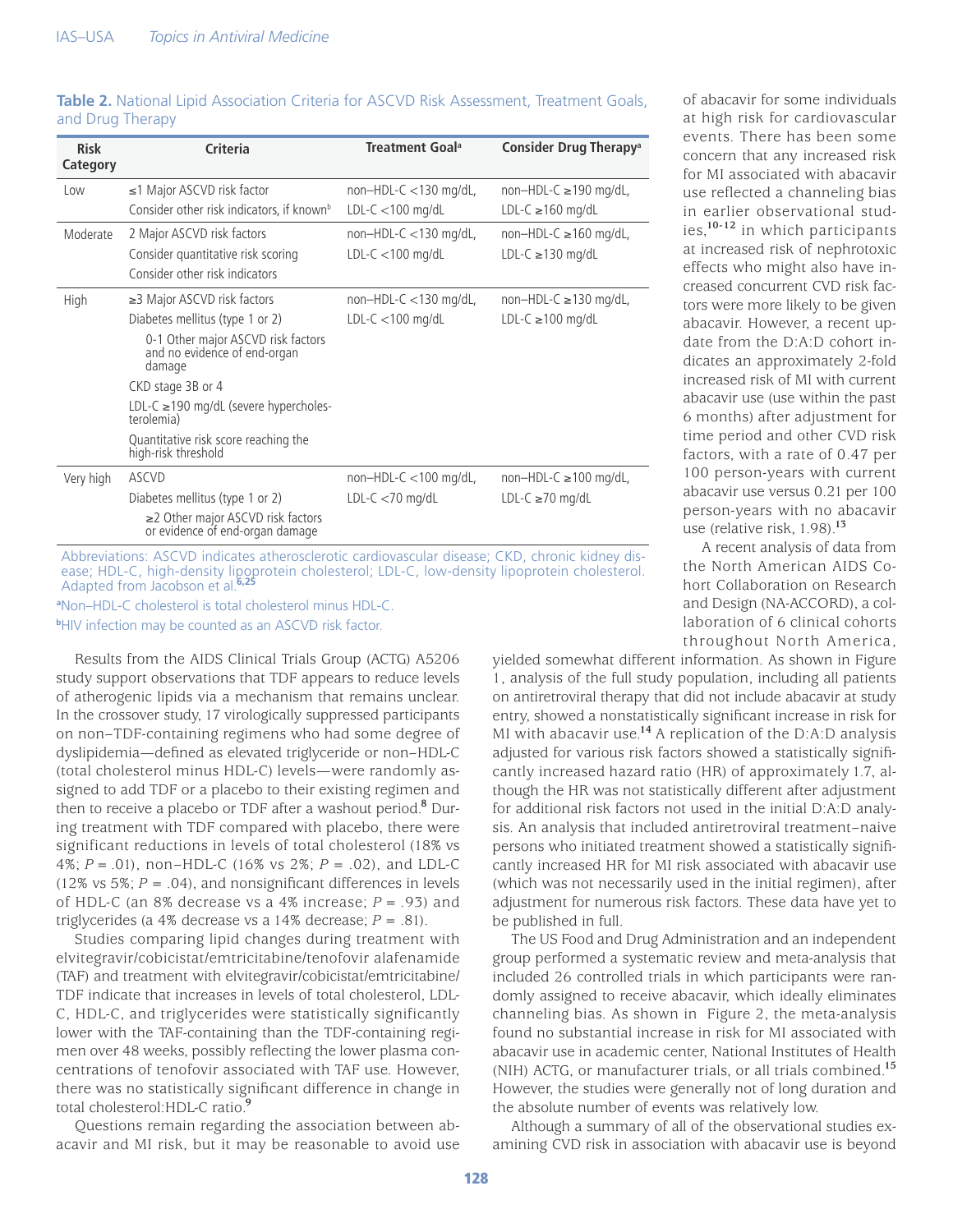

**Figure 1.** Risk of myocardial infarction with abacavir use in North American AIDS Cohort Collaboration on Research and Design (NA-ACCORD) analyses. Full study population included all users of antiretroviral therapy that did not include abacavir at study entry. Restricted study population included antiretroviral therapy–naive individuals initiating treatment (not necessarily including abacavir). For the D:A:D (Data Collection on Adverse Events of Anti-HIV Drugs) study replication, hazard ratio was adjusted for cumulative exposure to abacavir, age, sex, race, presence of risk factors for HIV infection, calendar year, body mass index, smoking status, years since initiation of antiretroviral therapy, and cohort. For the restricted study population, hazard ratio was adjusted for age; sex; race; presence of risk factors for HIV infection; calendar year; smoking status; coinfection with hepatitis C virus; concomitant hypertension, diabetes mellitus, or renal impairment; high levels of total cholesterol or triglycerides; statin use; CD4+ cell count; HIV RNA level; history of clinical AIDS; previous use of protease inhibitors; and cohort. Adapted with permission from Palella et al.**<sup>14</sup>**

the scope of this article, the data are mixed, and there may never be a definitive answer to this question. Nonetheless, numerous observational studies with their inherent biases suggest that abacavir may contribute to MI risk, leading many experts to avoid its use in individuals with substantial CVD risk.

### The Emerging Role of Inflammation

Unstable plaque in coronary arteries is more prone to rupture and to result in cardiovascular events than stable plaque. One study used multidetector spiral coronary computed tomography angiography among 41 HIV-infected and 101 uninfected

individuals with a median age of 45 to 48 years matched for major CVD risk factors. HIV-infected individuals were significantly more likely to have high-risk plaques, including low-attenuation plaque  $(P = .02)$ , which was more likely to be associated with the macrophage activation marker soluble (s)CD163.**<sup>16</sup>** However, it does not appear that widely used CVD risk calculators identify individuals with high-risk morphologic features. In a study of 150 HIV-infected participants, the 2013 ACC/AHA risk calculator indicated that statin treatment was recommended for only approximately 25% of those with high-risk plaques, and the 2004 Adult Treatment Panel III cholesterol guidelines recommended treatment for only approximately 10% of those with high-risk plaques (Figure 3).**<sup>17</sup>**

An early indication of the potential effects of inflammation on CVD came from findings in the SMART (Strategies for Management of Anti-Retroviral Therapy) trial, in which more than 5000 participants were randomly assigned to receive continuous antiretroviral therapy or to discontinue antiretroviral therapy (drug-conservation arm) when CD4+ cell count exceeded 350/µL and then resume therapy when it fell below 250/µL.**<sup>18</sup>** The study was ended early due to excess mortality and clinical events in the drug-conservation arm, including a 50% increase in cardiovascular events compared with the arm receiving continuous treatment. One analysis of participants from the drug-conservation arm showed an association between both the degree of increase of the inflammatory marker soluble interleukin-6 and the degree of decrease of HDL particle number with the magnitude of increase in HIV viral load at 1 month after interruption of antiretroviral therapy.**<sup>19</sup>** Such findings suggest that increased inflammation with accompanying viremia might contribute to an increased risk for cardiovascular events.

Figure 4 illustrates the potential roles of chronic immune activation and inflammation in the pathogenesis of CVD in the context of HIV infection. Acute HIV infection results in a massive depletion of CD4+ cells throughout the gastrointestinal tract, which permits microbial translocation through the gut into the circulation, and this translocation may drive immune activation and inflammation. Other potential contributors to ongoing inflammation include low-level HIV replication during antiretroviral therapy and viral coinfection, particularly with cytomegalovirus, hepatitis B virus, or hepatitis C virus.

In a study that assessed inflammation of the arterial wall using positron emission tomography and computed tomography scans to measure uptake of tracer in metabolically active macrophages that infiltrated affected vessels, greater inflammation (measured as target-to-background ratio) was found among 27 HIV-infected participants with a mean age of 52 years than among 27 uninfected individuals with matched Framingham Risk scores and a mean age of 54 years;



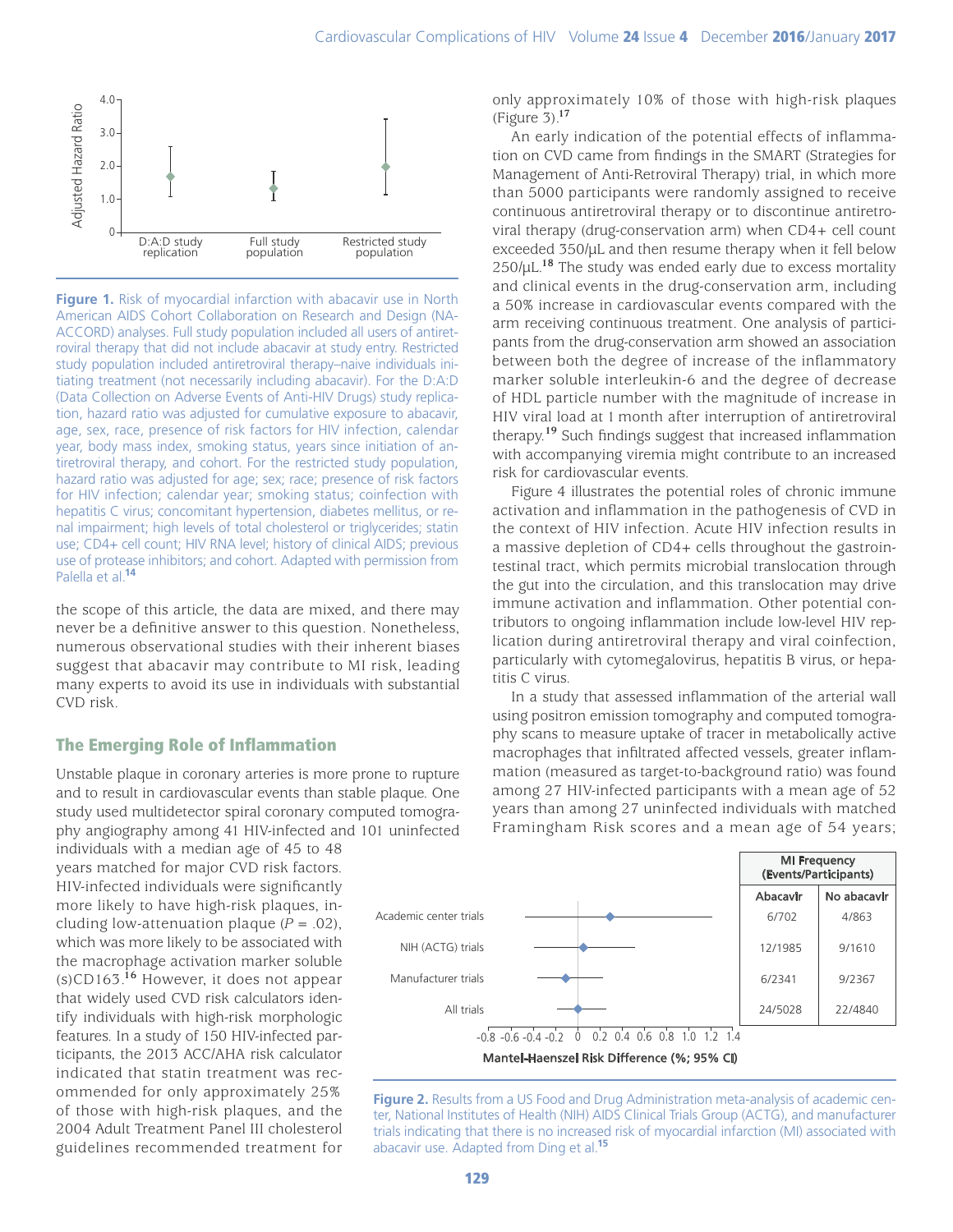

**Figure 3.** Proportion of HIV-infected individuals studied for whom statin treatment was recommended based on 2013 American College of Cardiology (ACC)/American Heart Association (AHA) and 2004 Adult Treatment Panel (ATP) III guidelines, according to coronary plaque status. HRM indicates high-risk morphologic. Adapted from Zanni et al.**<sup>17</sup>**

inflammation in the HIV-infected group was comparable to that in the 27 uninfected individuals with established atherosclerotic CVD and a mean age of 69 years.**<sup>20</sup>** The sCD163 marker of macrophage activation was significantly correlated with target-to-background ratio in HIV-infected individuals  $(P = .03)$ . Such findings support the potential role of inflammation in CVD risk in the context of HIV infection.

In a study that assessed whether statin therapy might have a beneficial effect on inflammation, 40 HIV-infected individuals with subclinical coronary atherosclerosis and aortic inflammation (detected by positron emission tomography [PET] imaging) and LDL-C levels below 130 mg/dL were randomly assigned to receive atorvastatin 20 mg with dose escalation to 40 mg or placebo for 12 months.**<sup>21</sup>** Treatment with atorvastatin did not substantially affect arterial inflammation, although data were not available for 19 participants. However, treatment with atorvastatin did reduce noncalcified plaque volume and other high-risk plaque features.

The REPRIEVE (Randomized Trial to Prevent Vascular Events in HIV) trial is currently underway to examine the efficacy of pitavastatin in preventing cardiovascular events in asymptomatic HIV-infected individuals with no history of CVD (Figure 5). Eligible participants have an estimated 10-year risk for cardiovascular events of less than 7.5% and an LDL-C level of less than 190 mg/dL, an estimated risk of 7.5% to 10.0% and an LDL-C level of less than 160 mg/dL, or an estimated risk of 10.0% to 15.0% and an LDL-C level of less than 130 mg/dL. A target population of 6500 individuals aged 40 to 75 years are being randomly assigned to receive pitavastatin 4 mg daily or placebo, with a planned 6-year follow-up period (https://clinicaltrials.gov, NCT02344290). The composite primary end point in the REPRIEVE trial is CVD-related death, MI, unstable angina, stroke, and arterial revascularization. A mechanistic substudy is examining the effects of pitavastatin on coronary plaque, vascular inflammation, and immune activation among 800 participants.

Pitavastatin is a newer statin not thought to have interactions with antiretroviral drugs and thus far not associated with



**Figure 4.** The potential roles of chronic immune activation and inflammation in the pathogenesis of cardiovascular disease in HIVinfected individuals. CMV indicates cytomegalovirus; HBV, hepatitis B virus; HCV, hepatitis C virus; KSHV, Kaposi sarcoma–associated herpesvirus. Adapted from Martin et al.**<sup>26</sup>**

increased risk for diabetes. In a randomized trial of approximately 200 HIV-infected individuals, pitavastatin reduced total cholesterol and LDL-C levels substantially more than did pravastatin 40 mg over 12 months, without significant differences between arms in HDL-C and triglyceride levels.**<sup>22</sup>**



**Figure 5.** Design of the REPRIEVE (Randomized Trial to Prevent Vascular Events in HIV) trial, which is examining the efficacy of pitavastatin in preventing cardiovascular events in asymptomatic HIV-infected individuals with no history of cardiovascular disease CVD). Adapted with permission from the REPRIEVE protocol team.